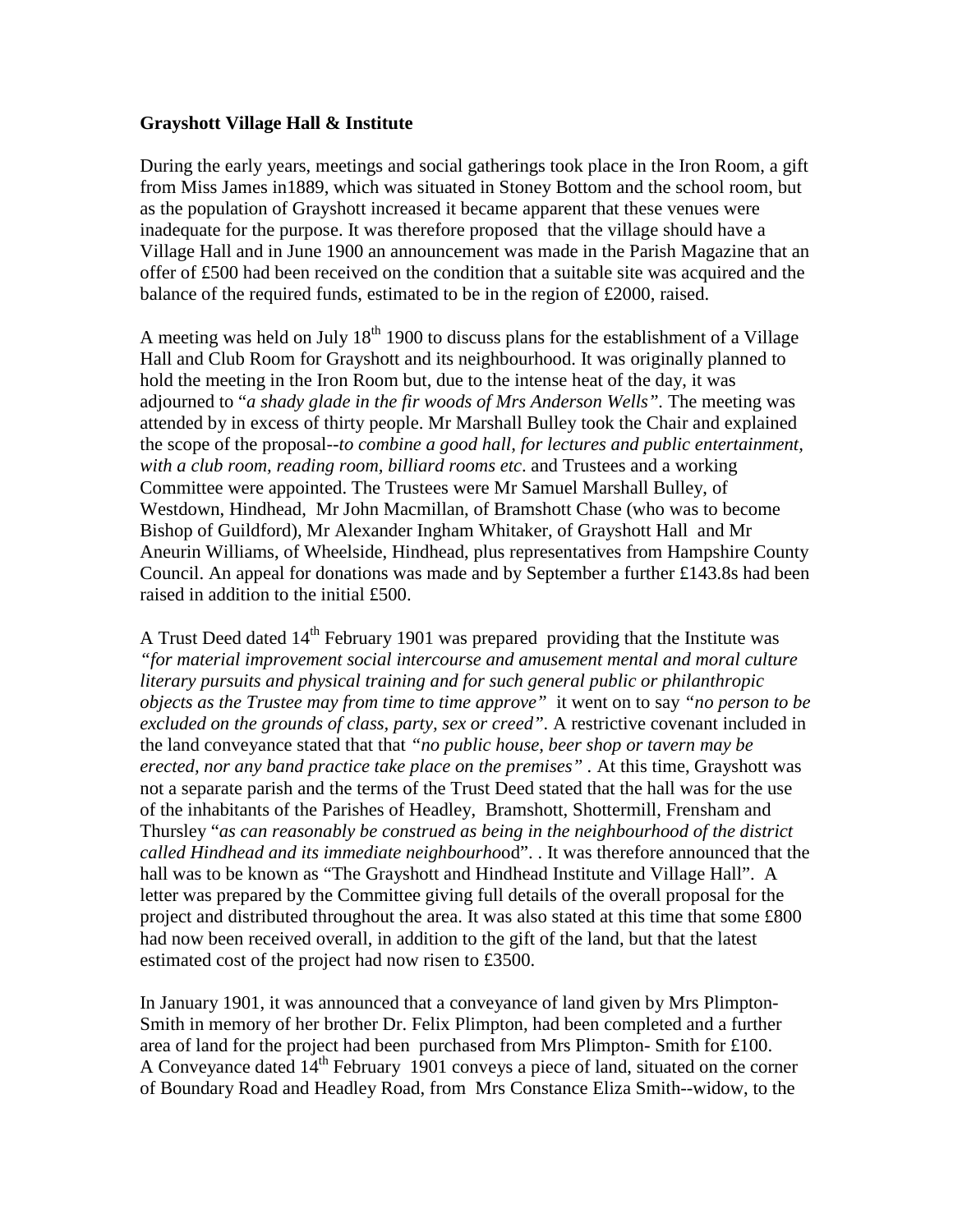Trustees of the Village Hall and Institute. An Indenture dated  $20<sup>th</sup>$  January 1903 records the purchase of the said land, at a cost of £592. (This land had originally been the subject of a conveyance from H.J. Blake to a C.D. Alexander on  $1<sup>st</sup>$  June 1883 and from Laura Somers to John Allen on  $20<sup>th</sup>$  August 1890).

By the autumn of 1901, work had commenced on the laying of the foundations on the site although the funding was not yet fully in place. A letter from Mr Marshall Bulley was published in the Parish Magazine stating that the Committee "*were seeking to secure a large list of small donations from the readers. Mrs Lyndon, Treasurer, would receive the donations direct on behalf of the Committee, alternatively, it is suggested that in November, small amounts of monies could also be given to the ladies who distributed the Magazine and they would pass them on to the Treasurer".* As a result, numerous donations were received in amounts from 6d to £15 with additional funds being received as a result of fund raising events.

By May 1902, the current Village Hall, excluding the Library building, a later addition in 1906, designed by architects Read & MacDonald and built by local builders Chapman, Lowry and Puttick, whose tender for the work was £3430,was complete. A notice was published in the Parish Magazine that there was to be an official opening ceremony in the evening of Thursday 23<sup>rd</sup> May 1902 and it was planned for there to be entertainment by the Grayshott Dramatic Society, the String Band, and the Choral Society.



**The Grayshott and Hindhead Institute and Village Hall C.1902**

The Hall, often known as the Institute, was soon put to good use. A public meeting was held in early June to consider a "memorial of peace" following the end of the Boer War, an entertaining evening put on by children to a packed Hall on  $13<sup>th</sup>$  June and the village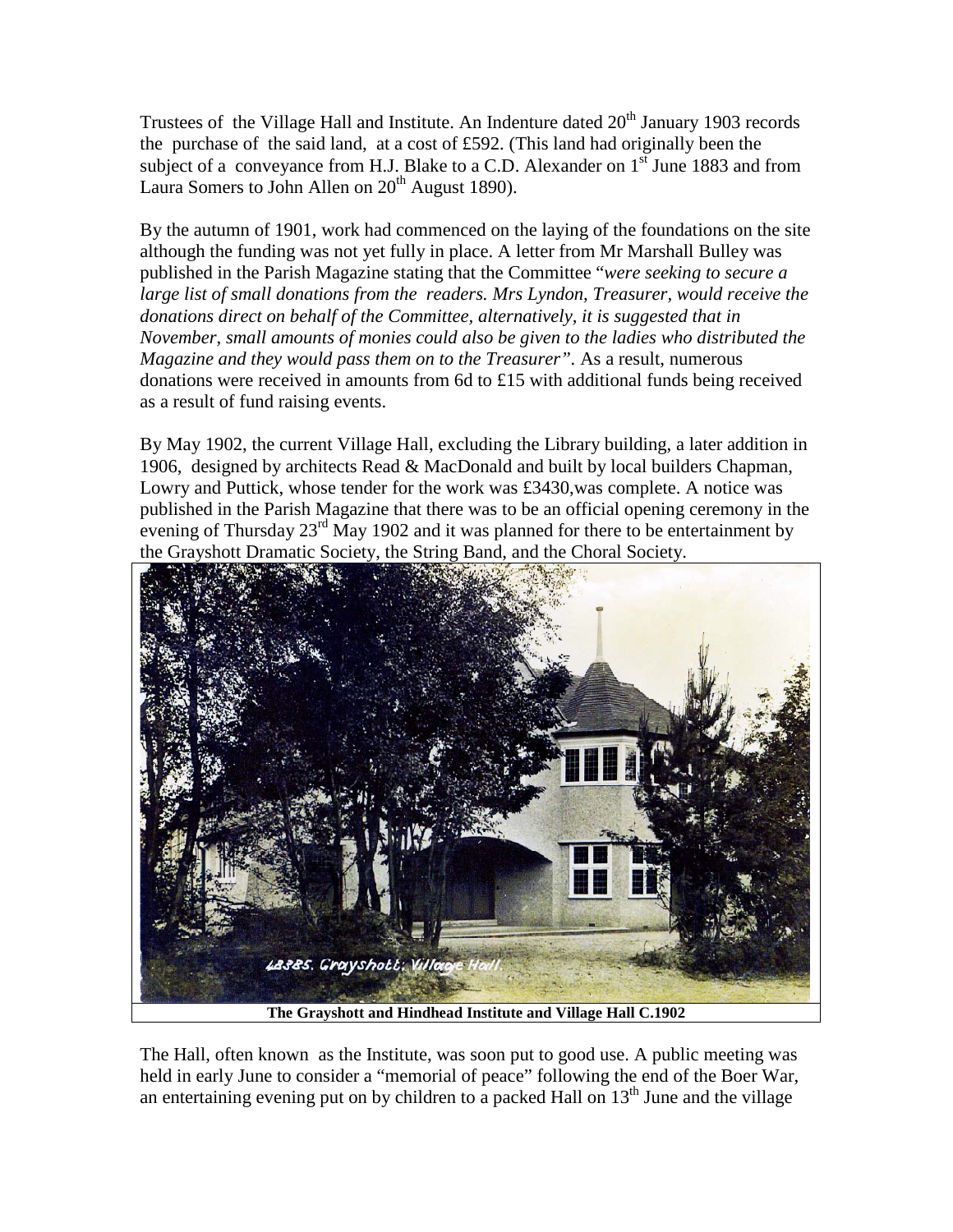Flower Show held on 23<sup>rd</sup> July. In September 1902 an announcement was made to the effect that the autumn and winter Technical classes would be held in the Technical Room of the Village Hall, subjects to be included were Woodcarving at a fee of two shillings for twenty-four lessons, Horticulture at a fee of one shilling for five or six lessons and Nursing for Women. In October it was announced that the Village Hall Men's Club would commence with thirty-nine members. By this time, plans were in place to use the Institute for Technical classes, Gymnasium classes, Musical drill, Choral Society, Orchestral Society and various Lectures. In November the Hall was full to overflowing when a party from Miss Weston's "Sailors Rest," Portsmouth, presented an evening with "*The Bluejackets in the Fo'cle"*, with total ticket sales amounting to £17. With all this activity the Institute soon became the centre for many organisations of the village, as well as the offices of the recently formed Parish Council.



Performance of *Beauty and the Barge* ?Grayshott Dramatic Society c.1920s

A Committee had been formed to organise the village celebrations to mark the coronation of Edward V11 on  $26<sup>th</sup>$  June 1902. At the final meeting of the Committee held in the Iron Room on  $11<sup>th</sup>$  July, it was agreed to donate a sum of money from the closing excess of funds to buy a clock for the Lecture Room of the new Village Hall.

In February 1903 a Library was opened in the main building with 600 books, opening times being on Wednesday afternoons and Saturday mornings. Books were free to annual subscribers and at a charge of one penny per volume to all others. The Parish Magazine of December 1903 listed many of the books available from the library at the time and by 1907 it is recorded that the library, run by Mrs Marshall Bulley, contained some 1100 books.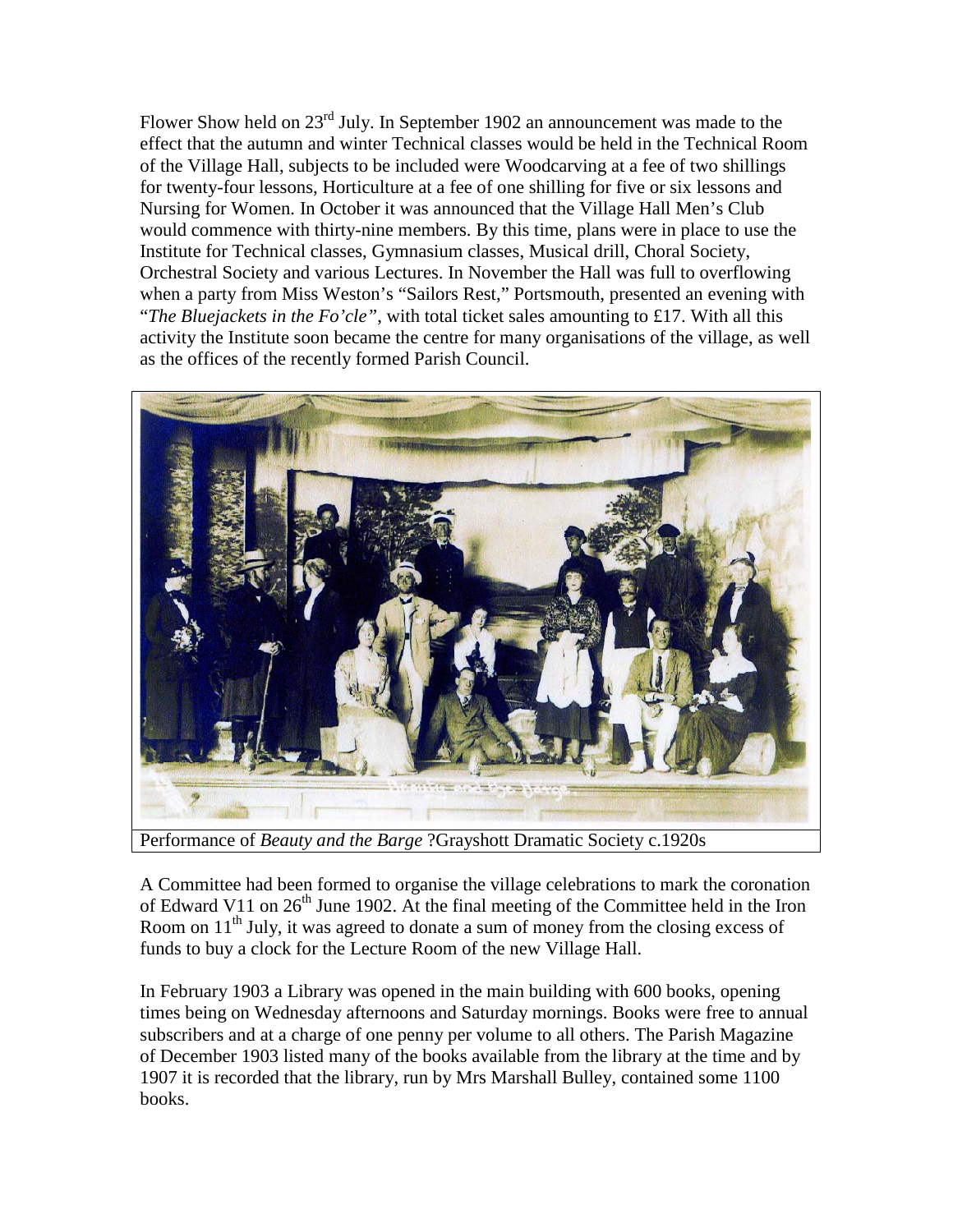Many well attended lectures on a wide range of subjects were held in the Hall, given by both local people and guest speakers from further afield ,such as Apsley Cherry-Garrard who was a member of Scott's team on the fateful South Pole expedition of 1912 .He gave a lecture in the Hall on  $5<sup>th</sup>$  February1914. Many of these lectures were illustrated with the use of a borrowed limelight lantern or oil lantern. In January 1904, it was suggested that an electric lantern be purchased for the Hall at an estimated cost of £30-£40 including a screen. The first lecture using the new lantern was on  $7<sup>th</sup>$  October 1904.

It is not clear where the bulk of the money came from to build the Hall but once it was completed, it was the intention that all ongoing costs be financed by receipts from lettings. The accounts for the year to  $31<sup>st</sup>$  August 1904 showed a total income of £141.8s.3d.equivalent today to some £12300 (today the current figure is in the region of £38,000). Receipts for 1903/4 included:-

Men's Club £40, Concerts & Entertainments £31.2s.9d, Schools £ 27.12s, Technical Room £10.5s and income from Village Dances, Dramatic, Orchestral & Choral Societies, Society of Artists and the Library £6.

Expenditure for 1903/4 amounted to £132.2s.7d including:-

Wages £39.4s.6d.,Coals £27.3s.3d, Electric Light £45.0s.8d. and Repairs £8.3s.1d. By the end of August 1905, income from the Library alone amounted to £59.8s.10d against expenditure of £56.5s.5d on books, magazines and shelving.

In November 1905,the Chairman of the Trustees, Mr Marshall Bulley, included a short report with the Accounts. In it he stated that the Institute was *"in fair working order and it is very seldom that the hall is not used for one purpose or another, and it is not infrequent for every room in the building to be occupied on the same night"*. He went on to mention the numerous village organisations which had used the hall and that it had now reached the stage of being self supporting and for the first time it had been possible to lay a small balance aside He completed his Report stating that *"the work carried on favourably affects the welfare and happiness of the village which is the end and object held in view".*

By the spring of 1906, the usage of the Institute was at such a high level that consideration was given to the building of a small hall on the side of the existing building. It was estimated that the cost for this would be in the region of £500. Mr and Mrs Marshall Bulley offered £400 on the condition that the remaining  $\pounds$ 100 be raised by the community and this was quickly achieved, with a total sum of £137. 8s 0d. being received. Mr Falconer MacDonald was appointed Architect and Chapman Lowry & Puttick were again appointed builders. The work began in July on what was to become known as the Small Hall, later to become the existing Library building.

In April 1907, the Trustees wrote to Grayshott Parish Council proposing that ownership of the Institute, including the library of some 1100 books, be passed over to the Parish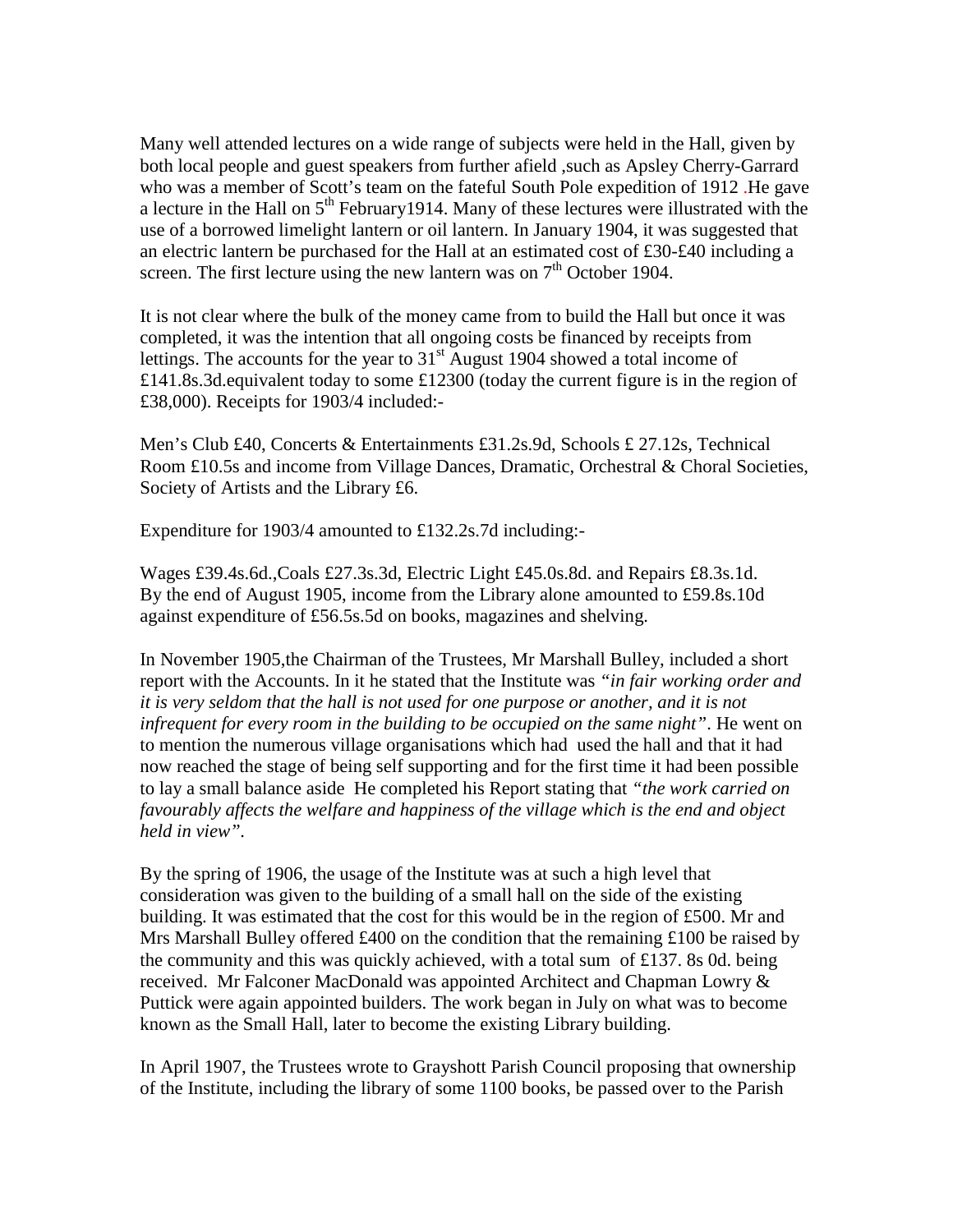providing the Council continued to run it on the terms of the existing Trust Deed. At this time the land, buildings, furniture and fittings were valued at £5531.This offer was unanimously accepted at a Council meeting on  $3<sup>rd</sup>$  May and at the Annual Parish Meeting on  $14<sup>th</sup>$  May. The Conveyance was signed on  $20<sup>th</sup>$  August 1907 and a Management Committee was appointed consisting of the then Parish Councillors, together with a representative each from the Higher Education Committee, the Entertainment Committee, The Friendly Society and two members of the Village Hall Men's Club. Mr Alexander Ingham Whitaker was elected Chairman and Miss Dora Hetch was appointed Secretary.

The Trustees held the first "Annual Meeting" on  $26<sup>th</sup>$  September 1907 at which it was confirmed a bank account had been established with the Capital & Counties Bank, Haslemere. The Parish Council Meeting on  $15<sup>th</sup>$  October 1907 recorded that the Recreation Committee had passed over the ownership of the Lantern and gymnasium apparatus and other equipment to the Hall. It was also confirmed that the Institute was insured with Lloyds at the rate of 2s.6d. per cent with buildings insured for £4500 and Furniture & Fittings, including the caretakers furniture, at £500.

At the Annual Parish Meeting on  $17<sup>th</sup>$  March 1908, the Chairman, Mr Whitaker confirmed that the assets had been duly transferred free from all costs and that the aim was to continue to let the halls out at as low rent as possible. The scale of charges for use of the Hall was 2s.6d. for evening meetings of Societies and Committees and 1s 6d. for afternoon meetings-"with fire". The price for private village dances was one and a half guineas. It was further agreed "*that smoking be allowed occasionally in the halls, special permission to be given by the Secretary*". In the year ending 31<sup>st</sup> August 1908, income from rental of the halls and equipment amounted to £176.12s.7d. against an overall expenditure of £175. 4s.3d.

-----------------------------------

### **Fire Service**

In1908, Mr Whitaker reported that "*a suitable Fire Station"* had been erected on the property. It was also agreed that one fireman in uniform should be admitted free of charge to any public entertainment held at the Institute. The Grayshott & Hindhead Fire Brigade, now the Grayshott Fire Brigade, had been formed in 1906 and the wooden station building was erected on the frontage of Headley Road, in front of the Small Hall. A small extension was added to the east of this building in 1929. In 1960, the area used by the Bowling Club was sold for £950 to the Hampshire Fire Brigade in order for a new station to be built to replace the existing wooden building. In January 1971, an additional small area of land behind the Fire Station was sold to the Fire Service for £150.

-------------------------------------

#### **Tennis Courts-Bowling Green**

A large area of lawn bordered Boundary Road when the property was initially developed and this was later used as tennis courts. In April 1908, the Committee agreed hire charges of 3d per person per hour and 3d for racket hire. The Grayshott Tennis Club was officially formed in November 1911. A second tennis court was added in 1912 and the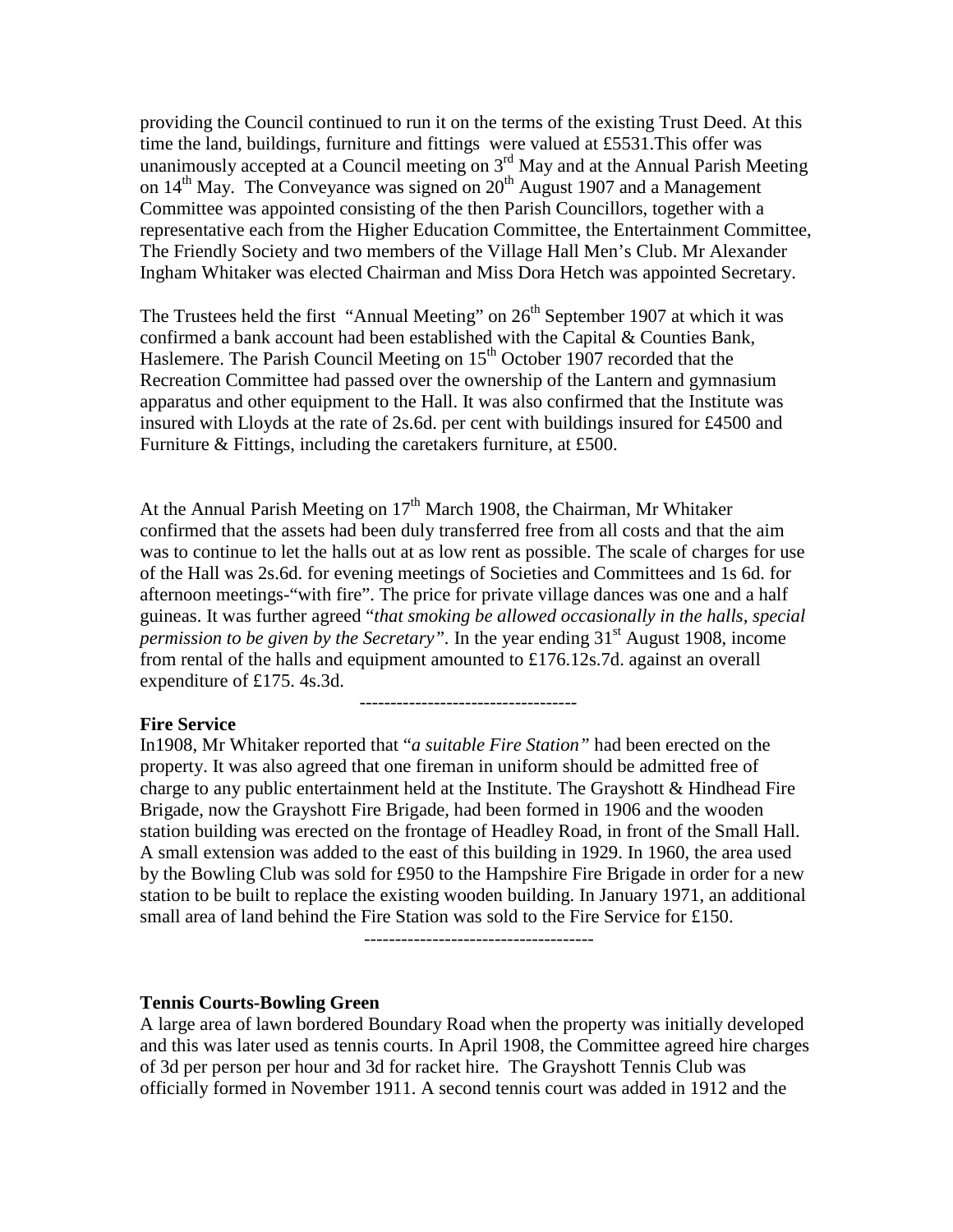courts were enclosed with a 5ft high wire netting fence. By 1923, it was agreed that a new site be sought where hard courts could be built. Initially it was proposed to use part of Phillips Green for four hard courts, subject to Parish Council permission, but this proposal was dropped and new courts built on the present site by the recreation ground. In 1925, it was agreed to cease use of the courts on the Village Hall site and in 1926 the courts were converted to a bowling green for hire by the Bowling Club at the rate of £5 p.a. for five years. The Club continued to be based here until the site was sold in 1960, as mentioned above.

---------------------------------

### **Commemorative Tablets**

At a meeting of the Trustees in January 1910, it was recorded that a letter had been received from Mrs Marshall Bulley in which she suggested the placing of commemorative tablets in the large Hall. The proposal was agreed by the Trustees and the first such tablet, to an approved design, was erected in memory of Mr Samuel Marshall Bulley. In 1957, the tablets were removed from the Hall and refurbished before being re-hung in the their present site in the vestibule. Today, there are seventeen such tablets including those in memory of Miss Catherine I'Anson, Miss James, Rev. James Jeakes, Dr. Charles Lyndon and Mr Alexander Ingham Whitaker.

-----------------------------------

In January 1911, Dr Lyndon wrote to the Council offering to provide and erect a wooden room, with corrugated roof on a brick foundation to the rear of the premises to be used as a storeroom. The offer was duly accepted and the building completed.

In March 1912, the Men's Club applied for permission to sell beer on the premises. In the original conveyance of the land, a covenant provided that no alcoholic sales were permitted up until 14<sup>th</sup> January 1911 and only after such date with permission of the Trustees. A resolution of the Parish Council duly granted permission provided that it was only consumed within the Clubroom. The Management Committee set the rules to state "*that not more than two pints be supplied to any one member during one evening and that no beer be sold before 6pm and after 10pm",* later amended to include "*before 1pm on Saturdays". `*Also *"that no beer be sold to members under the age of eighteen and that no beer be taken out of the Club Room".*

 *---------------------------------------*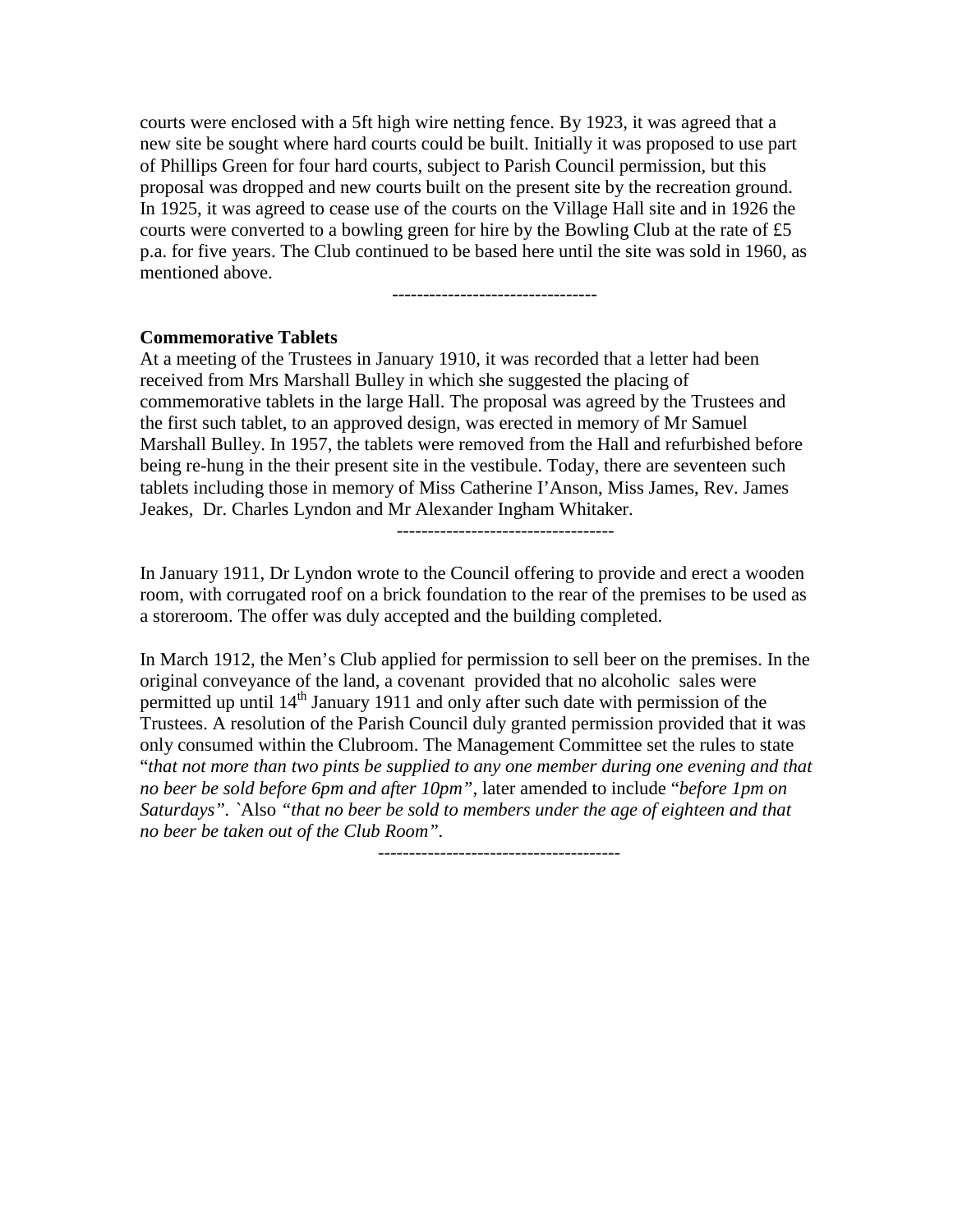

**Grayshott and Hindhead Institute and Village Hall c.1911/1914**

------------------------------------

# **Billeting of Troops**

At the Parish Council meeting of  $20<sup>th</sup>$  October 1914, mention was made of the possible billeting of troops in the Institute and use of the Institute as a Recreation Room for the soldiers of the proposed Bramshott Camp. It was agreed that Mr. Wray make the best possible arrangement with the authorities. The  $7<sup>th</sup>$  King's Royal Rifles Brigade, succeeded by the  $8<sup>th</sup>$  Battalion Rifle Brigade, moved into the Hall on  $12<sup>th</sup>$  November 1914. In the event only the large hall and the library were used for actual billeting. At the Parish Meeting of 19<sup>th</sup> January 1915, Mr Wray reported to the council that all parts of the Institute with the exception of the caretakers accommodation had been let at the rate of 9d. per head per night and that  $£197$  had been received in the first nine weeks. Tents had been erected on the tennis courts and it was confirmed that compensation would be sought for any damage caused. The troops finally vacated the premises on  $9<sup>th</sup>$  April 1915 by which time a total of £444.8s.3d.rental had been received. The use of the hall as a Recreation Room had lasted for only five days prior to the troops moving in, but continued once again after they left. In June 1917, it was agreed that the troops be given permission to use the tennis courts.

In April 1928, the Management Committee requested that the Parish Council hold the Securities in the Trust as an Endowment Fund, the dividends of which were to be paid to the Committee's account as part of its annual income. These Securities comprised of £400 of five percent Debenture Stock of Haslemere & District Gas Company and £20 five & three-quarters percent West Australian Stock. A Resolution to this effect was passed at the Parish Council Meeting on 17<sup>th</sup> April 1928.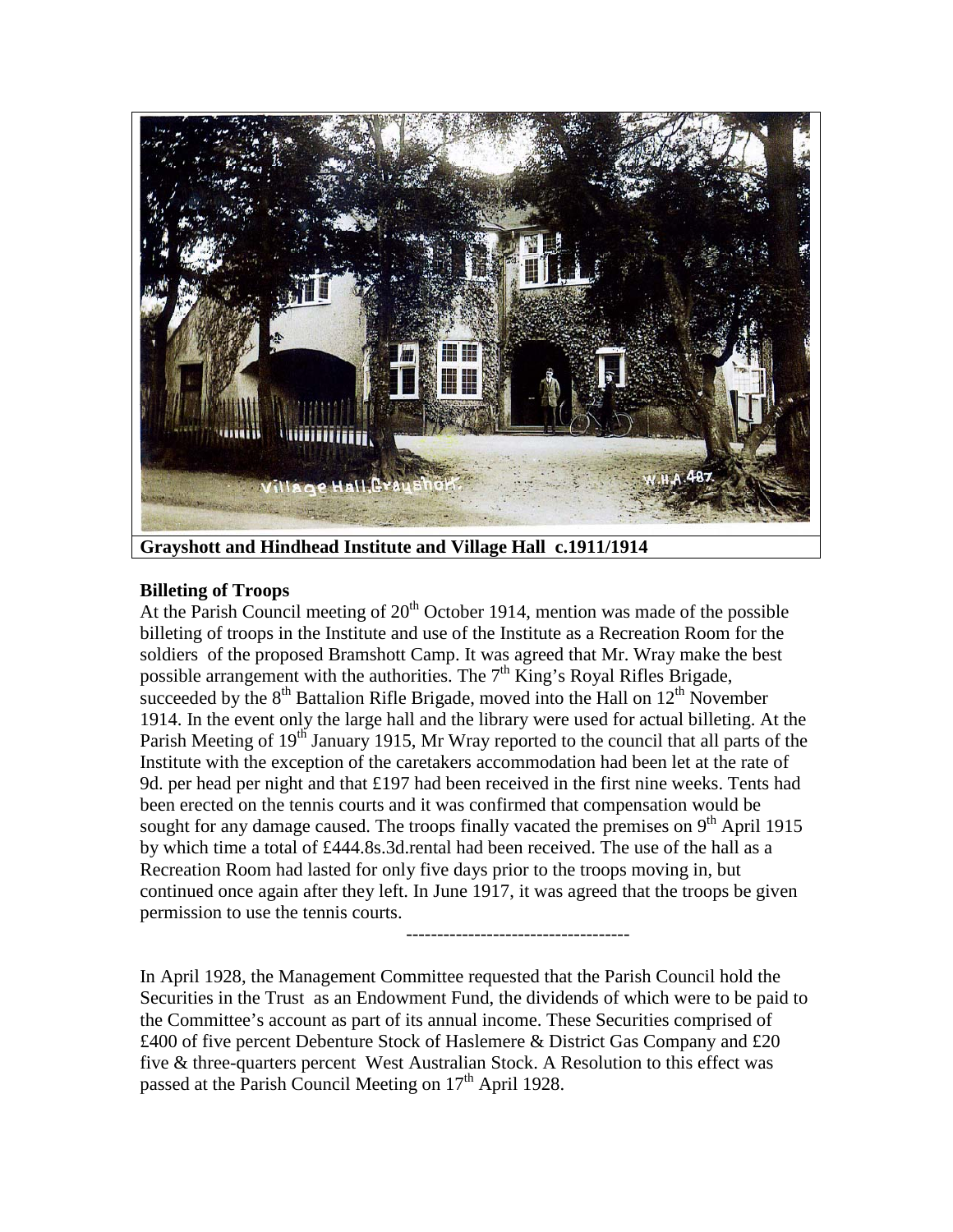### **Change of Name**

At a meeting of the Management Committee on  $11<sup>th</sup>$  December 1936, it was agreed that the present name of the Grayshott & Hindhead Institute and Village Hall was both cumbrous and misleading, particularly since Hindhead had had its own Village Hall for some years. It was therefore agreed to change the name to The Grayshott Village Hall. A request was sent to the Parish Council and a Resolution passed by the Council to amend the name. Such request being accepted, a Resolution was passed to this effect at a Parish Council Meeting on 12<sup>th</sup> January 1937.

# **Library**

It was decided in December 1939 to close the Library and the Committee placed on record its appreciation of the service rendered by Mrs Marshall Bulley, to the village of Grayshott during the many years she so unselfishly and efficiently, carried on the Library. The Minutes also recorded that the Committee was "*fully aware that her decision to close the library was entirely due to the fact that, during the last year or two, in the changing world, the library was used by very few of those for whose use it was founded"*. In May 1954, the Hampshire County Library confirmed that they would open a library in the hall, at a rental of £13 per annum, for one hour per week. This arrangement appears to have continued for a number of years until notice was given by the County in 1965 confirming that a mobile library would take over the library duties for the village. In 1972, the situation of raising additional funds for the operation of the Hall was helped by the letting, on an initial 7 year lease at £400 per annum, of the Small Hall to the Hampshire County Library, which also resulted in the added benefit to the village of a permanent library being established.

---------------------------------

In 1943, the Committee agreed that the Small Hall should be made available, during the winter months, to the Home Guard for Drill practice. The Small Hall was also made available to members of H.M. Forces as a Reading and Writing room.

# **Grayshott School**

Following the second world war, somewhere around 1946/7, a tenancy was taken by the Education Authorities for the Technical Room to be used as an overflow for pupils from Grayshott school. This was intended to be a temporary arrangement but continued for many years. It was not until May 1962 that the Management Committee took the decision to serve notice of termination of the arrangement to the Authority. Originally it was intended for the school to vacate at the end of summer term of that year, the reasons being given that the cloakrooms were in a shocking state, urgent needs of floor repair and danger to the children resulting from the building work for the new Firestation, the adjacent car parking area being the only play area for the children. In the event, the school vacated the premises in May 1963.

------------------------------------------

In October 1963, St Luke's Parochial Church Council, seeking a suitable venue for a Church Room, took an annual tenancy of the Technical Room at the rate of £70 per annum. They continued the tenancy until January 1968 after which, the Management Committee changed the name of the room to the Common Room.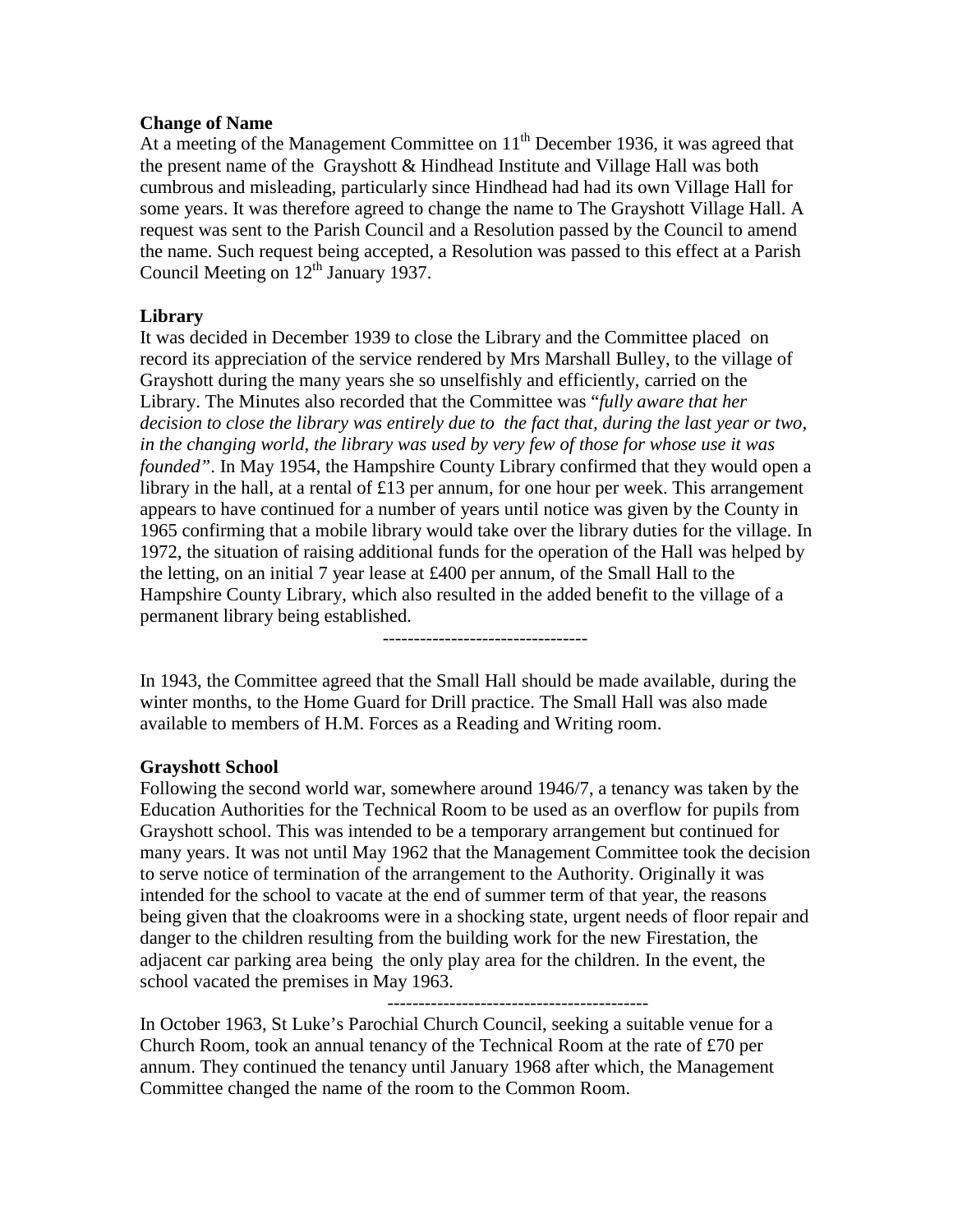A reference in the Minutes of the Management Committee of December 1951 refers to old papers recently found in the attic. These included "old music scores" which were sent to Churchers College, Petersfield and it was agreed that the other papers could be sent for salvage. Reference was also made to pictures donated by Mrs Ashley-Clark which, it was confirmed were in safe custody. There is no description as to what the pictures were.

For a number of years, the Management Committee was always hard put to make ends meet, mainly due to the high maintenance costs of the property although the financial problems were alleviated to some degree by the receipt of grants. The problems were also helped by an increase in income from improved lettings, which had been achieved by the formation of a Social Committee. In January 1957, it had been reported that, based on the prior three to four years, an additional  $£200-E250$  was required per annum to meet ongoing costs. A meeting was therefore held between the Management and Social committees and representatives of local organisations. Consideration was given to leasing the Small Hall to the Fire Service on a full repairing lease for five years at £250 p.a. However, by this time the Hampshire Fire Service were indicating that they were not prepared to continue the Grayshott Fire Service without new premises and equipment. This eventually resulted in the Parish Council entering into negotiations with the Service for the sale of land as noted above. The conveyance of this land was completed in 1960, the sale proceeds being invested for the benefit of the Hall.

In December 1962, an application was made for the Village Hall to be registered as a Charity under the Charities Act of 1962 and the registration was formalised in April 1963.

In October 1967, the Management Committee was restructured in order to meet the statutory requirements of the Department of Education and the County Council which stated that a minimum of six representatives from local organisations which used the hall should serve on the committee. Meeting these requirements enabled the Committee to obtain grants to install central heating.

On the  $30<sup>th</sup>$  September 1971, the Men's Club was formally wound up and what is now the Small Hall and the Reading Room, now part of the kitchens, were vacated. It was estimated that this would result in a minimum loss of £150 pa. It was reported in October 1972 that alterations to the Men's Club and Reading rooms were complete and that the present Small Hall and the new kitchens were fully operational.

In July 1980, Mrs Nancy Littlejohn and Mr F. Len H. Harris both retired from the Committee. Mr Harris had served on the committee for some forty-three years, having joined in 1937, ten of which were as Chairman. Mrs Littlejohn had served for twenty-five years, twenty-two as Chairman. A farewell party was held to mark the occasion, attended by members of the Management Committee, Parish Councillors and representatives of local organisations. A cheque and an inscribed tray depicting village activities associated with the village hall, were presented to each in recognition of their long service. The Parish Council office is now named the Nancy Littlejohn Room.